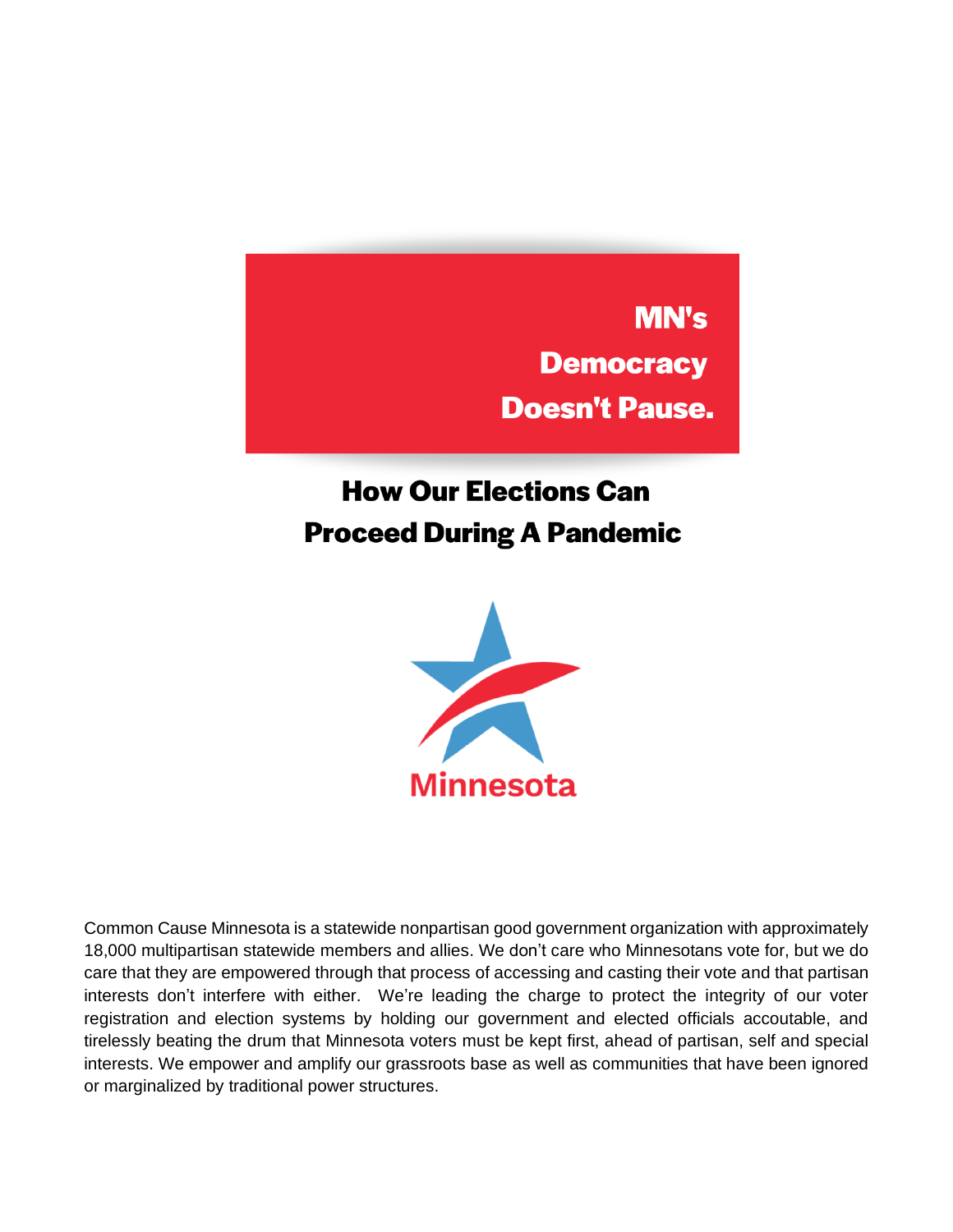#### **INTRODUCTION**

In the last several days, there has been a huge surge in interest to adopt vote-by-mail to safely administer the 2020 elections in nationally and in Minnesota. It is important to recognize that any necessary adjustments to our elections must be realistic and made within the context of Minnesota's existing election infrastructure and not based on the election administration in other states. Vote-by-mail differs from no-excuse absentee voting. We are lucky in that we've already got 1,000 precincts operating under a vote-by-mail process: a little over 100,000 Minnesotans already doing it.

#### **EXECUTIVE SUMMARY**

The COVID-19 pandemic has created a unique set of circumstances that presents a range of challenges for the safe and secure administration of MN's upcoming primary and general elections. Protecting our elections in a context that is shifting dramatically by the hour is an unequivocal challenge, but we remain confident MN is up to the task and that elections can be held safely in 2020.

**However, it is vital that any change in how MN votes balances:** 

- **the new public health reality,**
- **ensures the integrity of our elections, and**
- **acknowledges the very real realities and barriers historically faced by native reservations in greater MN in accessing polling places and voting-by-mail. Many native Minnesotans don't have traditional street address or use PO Boxes in which case they would not by default receive a ballot in the mail.**
- **acknowledge the need to ensure that as polling places are closed, consolidated and/or moved there aren't unintended outcomes that make it harder for others to vote.**

While the Minnesota primary isn't until August, there are three school elections this spring in Minnesota. Houston County is trying to fill an open county commissioner seat. Local jurisdictions will need time and resources to meet these challenges. We have urged Governor Walz, local elected officials, local jurisdictions and now this body to move quickly but deliberately.

**RECOMMENDATIONS BY COMMON CAUSE MN** Minnesota currently has 3,389,772 registered voters as of May 1, 2019. MN already has no-excuse absentee voting. In 2016 countywide absentee voting ranged from 7.5% to 29.6% and a range of 3-5% statewide vote-by-mail rate. <sup>1</sup> Approximately 100,000 greater MN voters representing 1,000 precincts have already been voting

<sup>1</sup> Office of the Secretary of State, [https://www.sos.state.mn.us/elections-voting/2016-general-election](https://www.sos.state.mn.us/elections-voting/2016-general-election-results/2016-election-statistics/)[results/2016-election-statistics/](https://www.sos.state.mn.us/elections-voting/2016-general-election-results/2016-election-statistics/)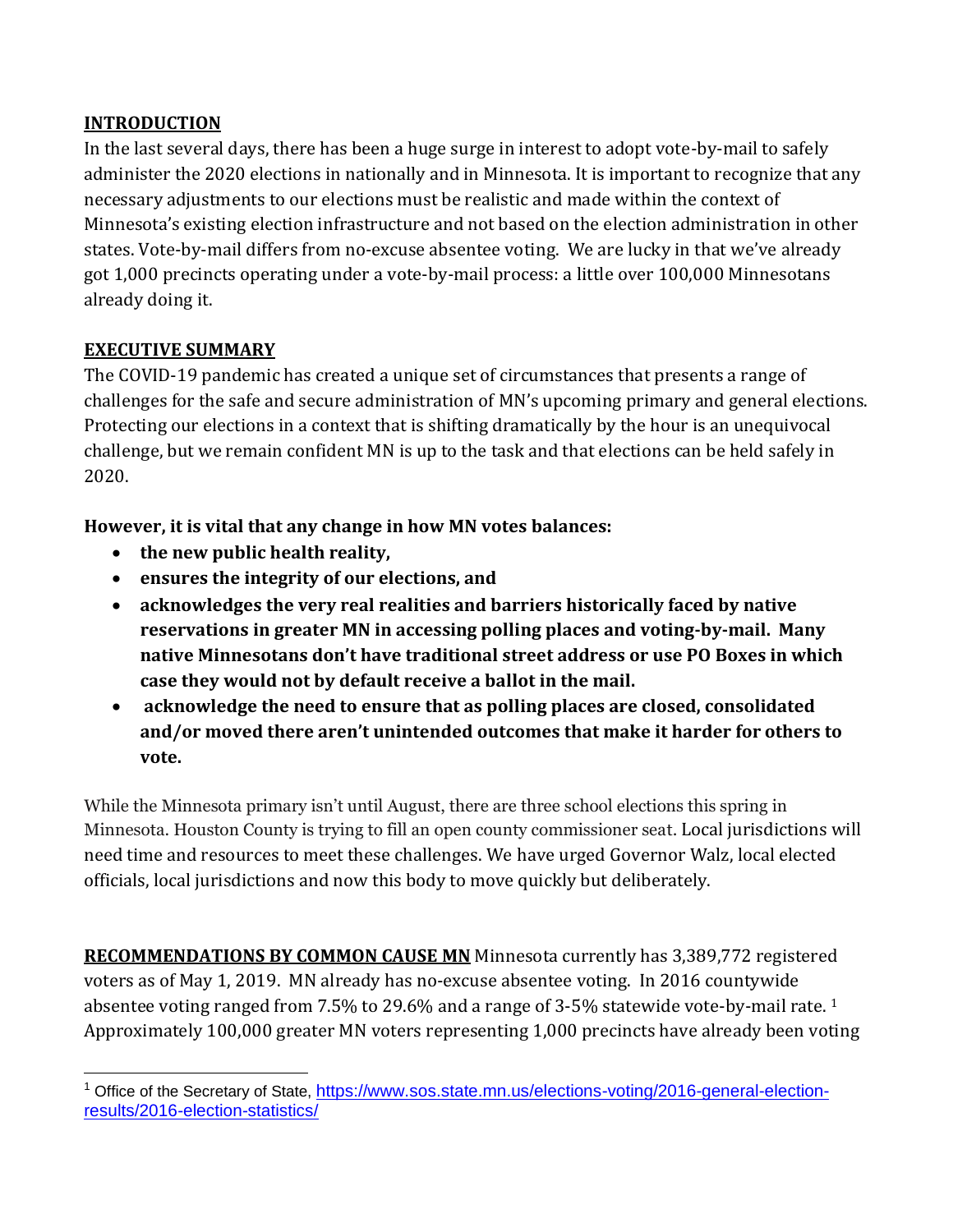by mail. The infrastructure is already there. They've voted securely without any demonstrated basis for fears of voter intimidation, forgery of signatures or ineligible voters casting ballots. **Any vote-by-mail program requires responsible funding for implementation and necessary outreach to educate impacted voters.**

As the primary election debacle in Ohio showed, when the primary was suspended two and a half hours before the polls opened,<sup>2</sup> rushed decisions can throw elections into chaos. **Fortunately**, **Minnesota has the strategic advantage of time to adjust our upcoming elections and a voteby-mail process already in place.** Given the increased need to limit public interactions and practice social distancing, as of today we advise:

- **A uniform and measured expansion of the current early voting and no-excuse absentee voting.** In recent elections, Minnesota had about 24% of its vote cast by mail or via early voting. Making sure the langauge clearly communicates a both-and approach to ensuring eligible Minnesotans have access to the ballot; early voting, no-excuse absentee voting, in-person and vote-by-mail.
- **Local jurisdictions must immediately prepare to scale up for the expansion of noexcuse absentee voting and a vote-by-mail system.**
- **Maintain accommodations for in-person early voting and election day voting.** For some voters, absentee voting is not feasible. This is particularly true for voters with disabilities who require the use of ballot marking devices<sup>3</sup> and those who need access to translation services. **Even '100% vote-by-mail states' like Washington State still have in-person voting as an option during early voting and on election day.**
- **Any in-person voting must be conducted in such a manner that voters, poll workers, and election administrators are kept safe and healthy by following the most recent CDC sanitary and mass gathering protocols.** We recognize there may come a point when in-person voting must be severely modified due to COVID-19, but until that time, we strongly recommend in-person voting be allowed.
- **Decisions to close, move or consolidate polling places to protect vulnerable populations made by local jurisdictions should ensure no groups are disparately impacted by their actions**, particularly communities of color, immigrant communities or other historically disenfranchised voter.

<sup>&</sup>lt;sup>2</sup>Office of the Secretary or State, [https://www.sos.state.mn.us/elections-voting/election-day-voting/polling](https://www.sos.state.mn.us/elections-voting/election-day-voting/polling-place-accessibility/)[place-accessibility/](https://www.sos.state.mn.us/elections-voting/election-day-voting/polling-place-accessibility/)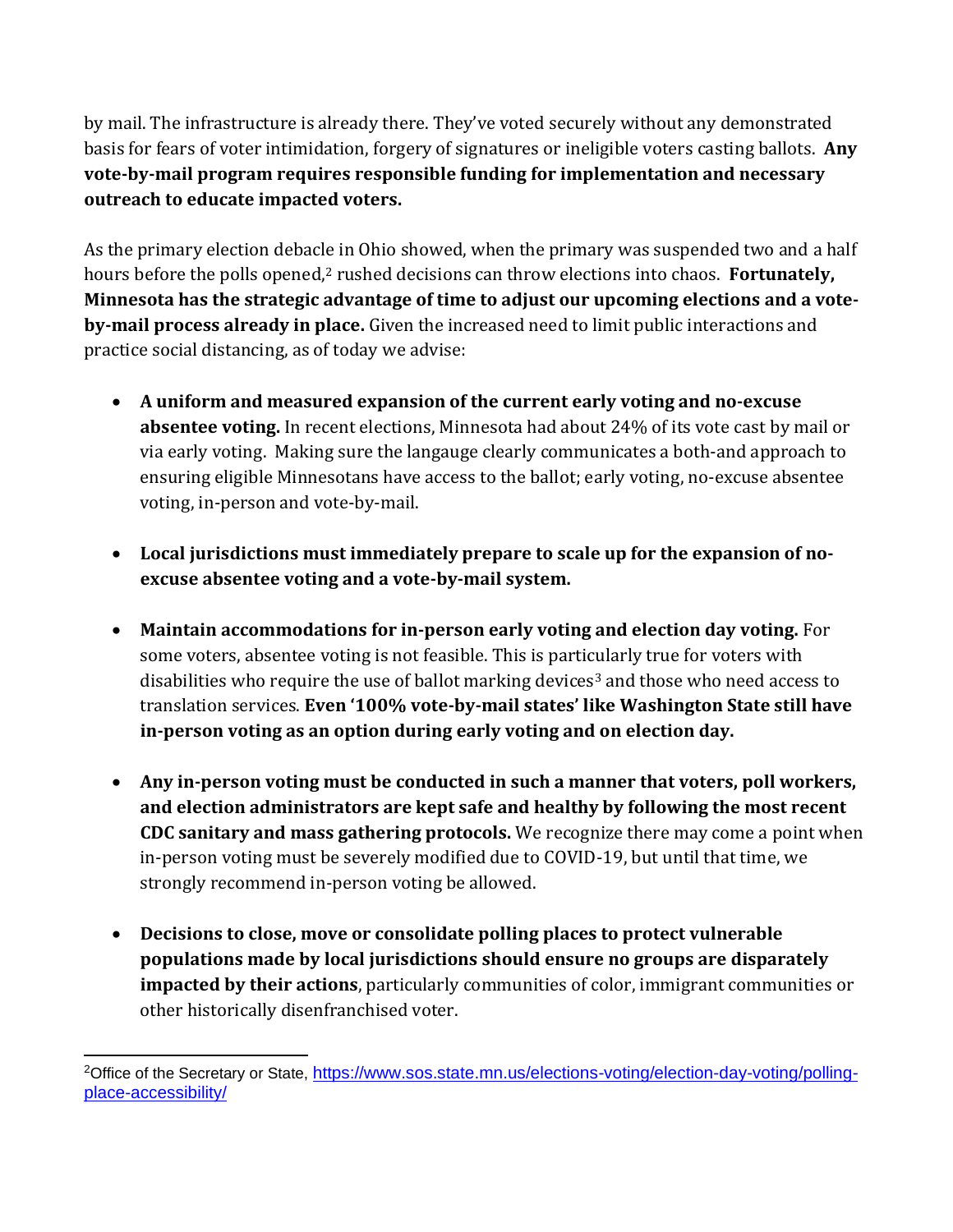Given the already existing infrastructure in place in 1,000 MN precincts, the step of implementing that process on a wider scale should the Governor issue a Peacetime State of Emergency, addresses our concern of whether our elections infrastructure is able to accommodate the shift within the time frame given; presuming that HAVA financial resources will be responsibly allocated and not held up within partisan dynamics.

As such, the remainder of this policy statement is focused on basic policy considerations for Minnesota as we contemplate the rapid expansion of early voting, no-excuse absentee voting and vote-by-mail. Whatever is accomplished in the next few months will serve to lay the foundation for a broader expansion of each. We stress that no one should be allowed to use this process to unfairly advantage and/or chill voter turnout by placing partisan agendas ahead of what is fundamentally being considered here; how can we ensure that all eligible Minnesotans have access to the ballot in the event the Governor issues a Peacetime State of Emergency?

## **A note on Common Cause Minnesota's current position on safe election administration for Minnesota's 2020 elections**

The foremost consideration for Common Cause MN is developing a thoughtful and balanced set of recommendations that reflect our core democratic values in a time of uncertainty. We obviously must also consider any potential additional costs that local jurisdictions are likely to incur as a result of any changes. In light of federal, state, and local revenue shortfalls, and the need to funnel money into the health and social service systems, we are sensitive to the fact that we are operating in a severely resource constrained environment. In addition, any modifications to our elections must reflect the following guiding principles:

- **Any changes to election administration must be made through an expansive equity lens so as not to disenfranchise any Minnesota voter.** Any change must account for the impact on the elderly and immuno-compromised, the homeless, disabled voters, limited language proficiency voters, indigenous populations, people of color, and non-English speakers.
- **Decisions are made in advance, as much as possible, to give the public adequate notice and be accompanied by a robust voter outreach program to ensure Minnesotans are informed.**
- **Federal funding for states to address COVID-19 elections contingency plans should not be needlessly held up as part of a partisan bargaining chip**. Congress allocated \$400 million for state elections efforts "to prevent, prepare for, and respond to coronavirus, domestically or internationally, for the 2020 Federal election cycle." The money would flow through the Help America Vote Act mechanism. Common Cause MN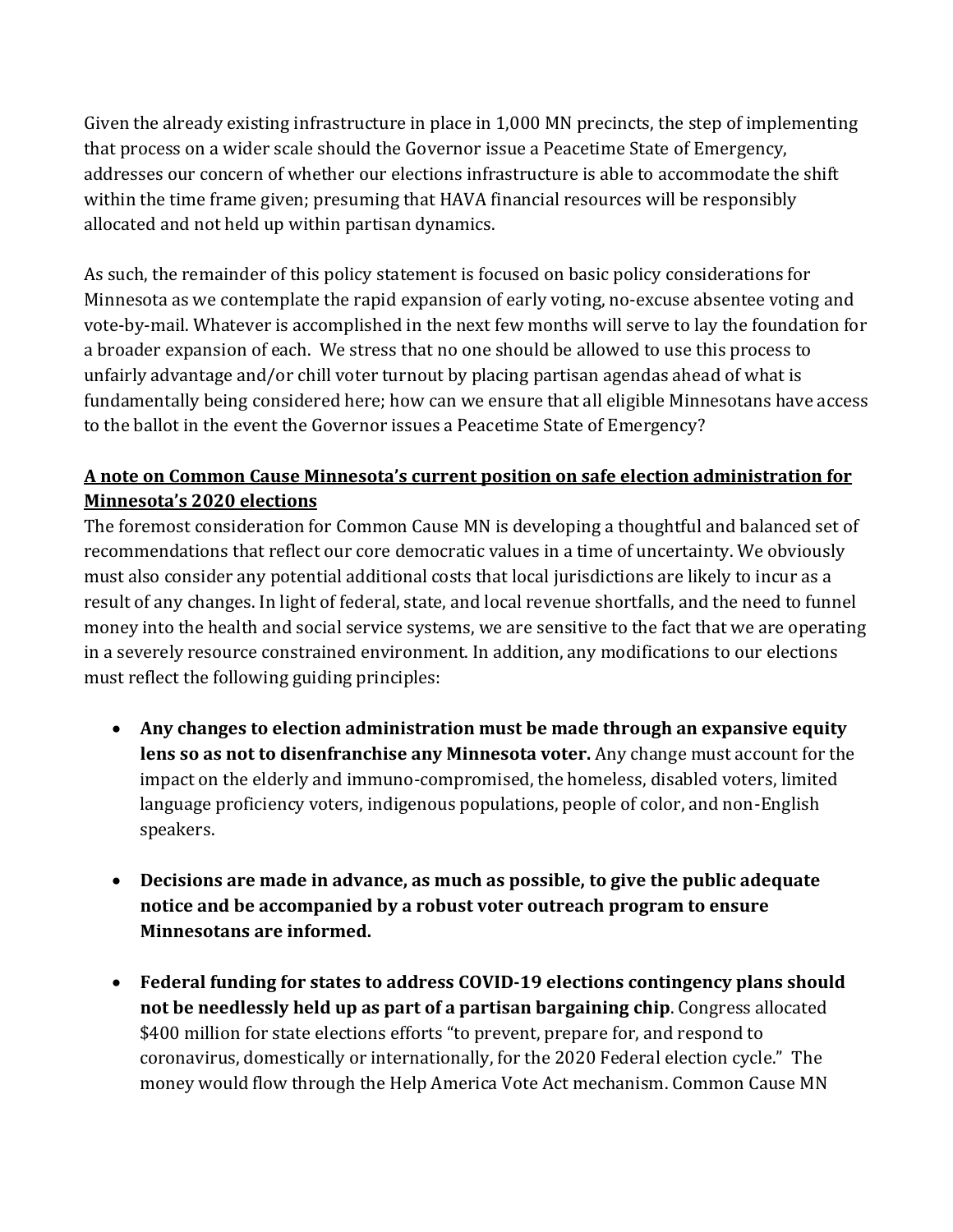recommends it be immediately passed with strong bipartisan support.

Our current analysis must be contextualized in a nimble and responsive framework that evolves in lockstep with the current public health landscape. Therefore, we are preemptively issuing the caveat that we recognize our thinking may need to evolve in the upcoming weeks.

# **WHY MINNESOTA IS PREPARED FOR A LIMITED AND TEMPORARY TRANSITION TO VOTE-BY-MAIL & EXPANSION OF NO-EXCUSE VOTING**

A successful vote-by-mail program is 100% dependent on the accuracy of the voter file. Common Cause MN has confidence in the securities currently in place to ensure that only eligible voters can register and be placed on voter rolls. Our key concerns remain our native Minnesotans residing on reservations with limited access to polling places and using PO Boxes and greater MN constituents that may be experiencing homelessness and don't have recent address info registered with the Secretary of State, as well as other Minnesotans in similar circumstances of home instability due to job loss resulting from COVID-19 impact.

**It is this concern which underlies our strong recommendation that in addition to vote-bymail, we keep in-person voting, expand on early voting and no-excuse voting at the forefront of COVID-19 elections contingency planning. We also recommend an increase drop boxes statewide to allow for more than vote-by-mail access.** 

While we shared concerns over potential risks in voter fraud, after speaking to local jurisdictions currently functioning under vote-by-mail, Rochester being one of them, and the Office of the Secretary of State it was evident that since it's use, there has not been a single instance of voter fraud tied to vote-by-mail in these areas. Also, the same degree of potential intimidation exists with in-person voting as with vote-by-mail. I can easily drive my, friend or family member to the voting place and tell them who to vote for. Again I stress, we strongly recommend that this body place constituents ahead of partisan agendas in its consideration of how to best ensure access to the ballot under COVID-19 CDC recommended guidelines for elections.

**Absent documented and objective evidence to the "fear" of fraud, we should keep our focus on how to best serve Minnesota eligible voters. Common Cause MN welcomes any such documentation and/or evidence so we can work to hold make sure it doesn't happen again.**

## **CONSIDERATIONS AS WE EXPAND NO-EXCUSE ABSENTEE VOTING**

A review of best practices in Washington, Colorado and California, states that have transitioned to vote-by-mail or greatly increased their capacity for absentee voting, can serve as guideposts for Minnesota. Meeting increased voter demand for no-excuse absentee voting will require local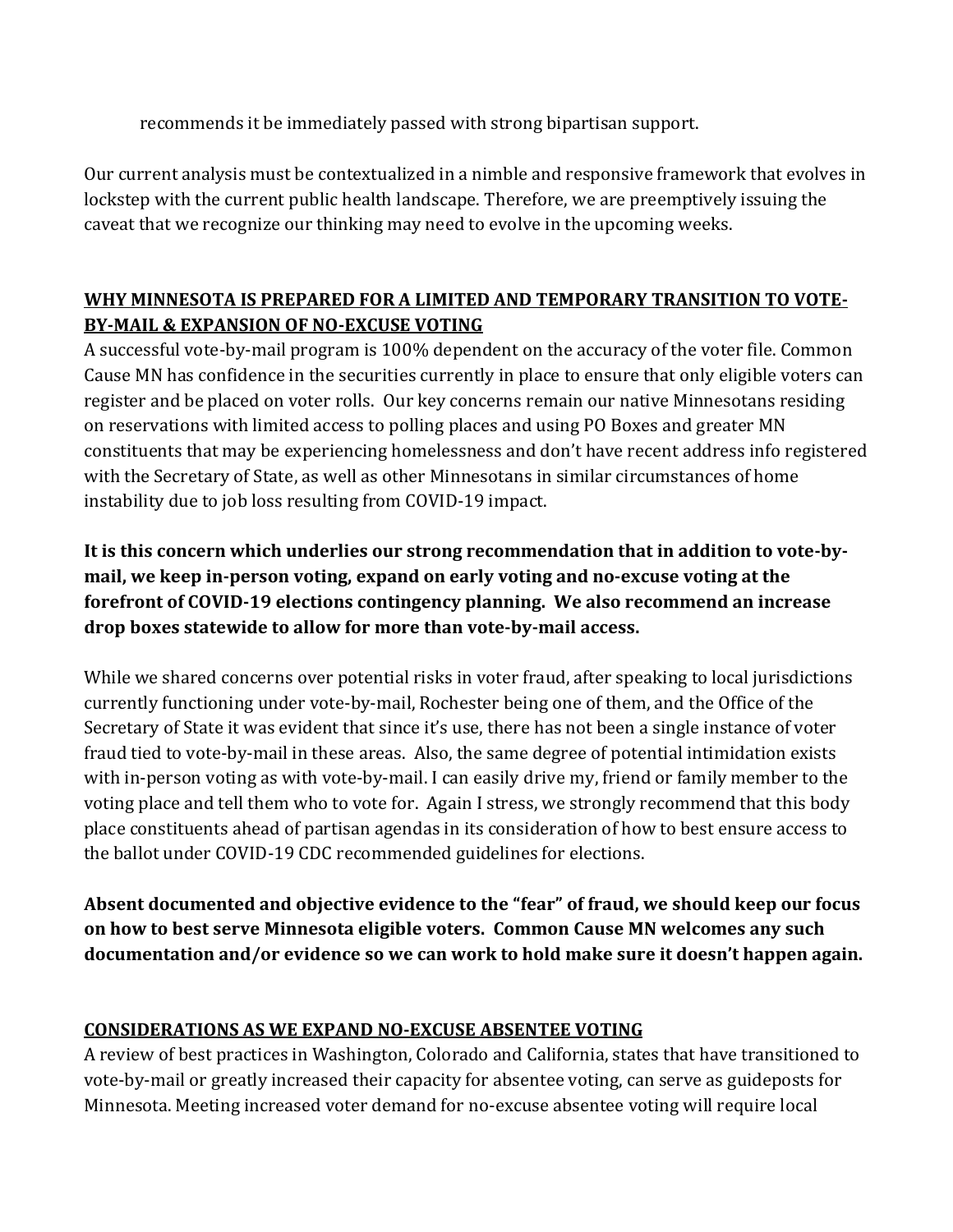jurisdictions to:

- **Ensure Minnesotans receive their ballots and can send them back in timely manner.**
	- o **Designate an abundance of secure drop box locations:** In Washington, Oregon and Colorado, voters routinely prefer to drop their ballots in a secure drop box rather than mail them.<sup>4</sup>
	- o **Modify procedures for ballot processing and counting:** We recommend the mail ballot processing be centralized instead of how it's done now across the state. Currently the Unfortunately, there will not be a reduced reliance on in-person support staff for election administration. Washington State relies on temporary hires who are demographically similar to poll workers to count ballots. However, the need for temporary staff may provide employment opportunities for individuals who are unemployed due to the public health emergency.
	- o **Extend timelines to receive postmarked ballots:** Deadline should be changed to ballots postmarked on Election Day and received no later than 3 days after Election Day as it's been the practice in California.<sup>5</sup>
- **Let Minnesotans know about their new options.** Minnesotans are already cautious when casting ballots. In order to avoid the chilling effect COVID-19 fears may leave on voters, the state should conduct a robust education and outreach program for both voters and local jurisdictions.
- **Prepare for additional costs.** While vote-by-mail can, over time, decrease overall election costs, under current circumstances, local jurisdictions have to prepare for additional costs associated with printing, instituting or expanding on infrastructure, voter outreach and education, equipment maintenance, translation services, and staff training.<sup>6</sup>
- **Provide clear guidance to postal services:** In states with efficient vote-by-mail systems, election administrators rely heavily on cooperation and competency of the postal service. Postal service management and workers would need to work closely with election administrators to optimize the vote-by-mail protocols, ensuring active voters are not mislabeled as inactive and all eligible voters are able to cast their ballots.

<sup>&</sup>lt;sup>4</sup> U.S. Election Assistance Commission, 10/17/2017, **EAVs Deep Dive: Early, Absentee and Mail Voting**. The 2016 Survey of the Performance of American Elections revealed that 73% of Colorado voters, 59% of Oregon voters and 65% of Washington voters dropped off their ballots rather than mailed them.

<sup>5</sup> California Secretary of State, [Vote by Mail.](https://www.sos.ca.gov/elections/voter-registration/vote-mail/)

<sup>&</sup>lt;sup>6</sup> National Conference of State Legislators, 3/18/2020, [All-Mail Elections \(aka Vote-By-Mail\).](https://www.ncsl.org/research/elections-and-campaigns/all-mail-elections.aspx)